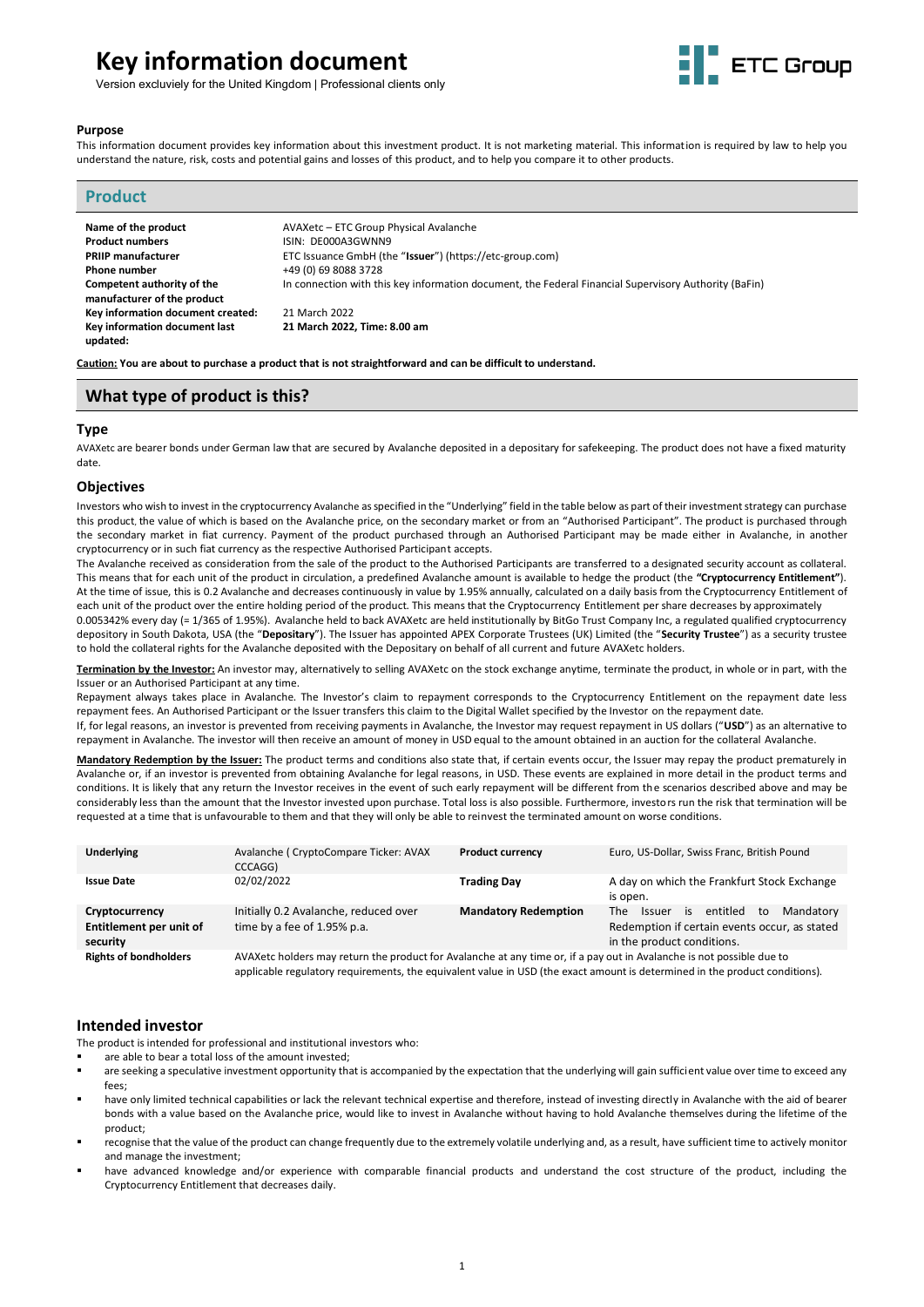# **Key information document**





# **What are the risks and what could I get in return?**

#### **Risk Indicator**



**The Risk Indicator is based on the assumption that you hold the product for the recommended holding period of four years. If you dispose of the investment sooner than that, the actual risk may differ significantly, and you may receive back less. You may not be able to readily sell your product, or you may need to sell it at a price that significantly reduces the amount you receive back.**



The Summary Risk Indicator is a guide to the level of risk of this product compared to other products. It shows how likely it is that the product will lose money because of movements in the markets or because the Issuer is unable to pay you. We have classified this product 7 out of 7 which is the highest risk class.

This rates the potential losses from future performance at a high level. In unfavourable market conditions, it is very likely that the Issuer's ability will impact our capacity to pay you. **Be aware of currency risk, since the unit of account for the repayment can be either in Avalanche or in USD. You might not receive payments in your local currency or the currency in which you wish to be repaid, meaning that your final return may depend on the exchange rate between the two currencies or units of account. This risk is not considered in the indicator shown above.** Owing to its structure, this product is subject to other risks, such as fluctuations in value and exchange rates between the date of execution and the date on which the Avalanche are received, plus loss of the Avalanche held or delivered. This risk is not considered in the indicator shown above. This product does not include any protection from future market performance. This means that you could lose some or all of the amount you invested. If the Issuer is unable to pay you the amount owed, you may lose your total amount invested.

**Performance scenarios Future market performance cannot be accurately predicted. The scenarios presented are only an indication of some possible results based on recent developments. Actual returns may be lower.**

| Investment: USD 10,000<br>Scenarios (based on historical data of five years; 12/02/2016 to 30/01/2022) |                                              | One year          | 3 years            | 5 years (recommended<br>holding period) |
|--------------------------------------------------------------------------------------------------------|----------------------------------------------|-------------------|--------------------|-----------------------------------------|
| <b>Stress scenario</b>                                                                                 | What you could receive after deducting costs | <b>USD 148</b>    | USD <sub>2</sub>   | USD 0                                   |
|                                                                                                        | Annual average return                        | $-98.50\%$        | -94.50%            | $-92.20%$                               |
| Unfavourable scenario                                                                                  | What you could receive after deducting costs | <b>USD 3.604</b>  | <b>USD 3.530</b>   | <b>USD 4.883</b>                        |
|                                                                                                        | Annual average return                        | $-64.00\%$        | $-29.30%$          | $-13.40%$                               |
| <b>Moderate scenario</b>                                                                               | What you could receive after deducting costs | <b>USD 17,996</b> | <b>USD 52.832</b>  | <b>USD 16,1549</b>                      |
|                                                                                                        | Annual average return                        | 80.00%            | 74.20%             | 74.40%                                  |
| <b>Favourable scenario</b>                                                                             | What you could receive after deducting costs | <b>USD 91.795</b> | <b>USD 809.363</b> | USD 5,471,184                           |
|                                                                                                        | Annual average return                        | 817.90%           | 332.60%            | 252.90%                                 |

This table shows how much you could receive in the next years under different scenarios if you invest **USD 10,000**.

The scenarios shown illustrate how your investment could perform. You can compare them with the scenarios of other products. The scenarios presented are an estimate of future performance based on evidence from the past on how the value of this investment varies, and are not an exact indicator. What you get will vary depending on how the market performs and how long you keep the investment/product. The stress scenario shows what you might get back in extreme market circumstances, and it does not take into account the situation where we are not able to pay you. The figures shown include all the costs of the product itself, but may not include all the costs that you pay to your advisor or distributor. The figures do not take into account your personal tax situation, which may also affect how much you get back.

# **What happens if ETC Issuance GmbH is unable to pay out?**

Although AVAXetc is a product that is secured with Avalanche, the Investor bears the risk that the Issuer may not be able to fulfil its obligations in relation to the product, for example in the event of the Issuer's insolvency. The Issuer is a special purpose vehicle with no business activities of its own. As a result, the exclusive purpose of the Issuer is to issue this product. For example, the Issuer may only have access to the Avalanche deposited to hedge AVAXetc as a means of meeting all issue or payment claims relating to the product. This product grants you right to the deposited Avalanche or to the security rights held by the Security Trustee through the custody account and through the Issuer's securities account. The occurrence of different scenarios with regard to these Avalanche and the claims to the security rights may affect the ability of the Issuer to meet its obligations under the product conditions. Although the Issuer undertakes to deposit a sufficient amount of Avalanche with BitGo Trust Company to cover all AVAXetc claims, there is a risk that the Avalanche deposited by the Issuer to hedge AVAXetc will not be sufficient to meet your redemption request or payment claims. A total loss of the invested capital is possible. There is no obligation to make further contributions. The product is not a deposit and is not subject to deposit protection.

## **What are the costs?**

### **Costs over time**

The Reduction in Yield (RIY) shows what impact the total costs you pay will have on the investment return you might get. The total costs take into account one-off, ongoing and incidental costs.

The amounts shown here are the cumulative costs of the product itself, for the recommended holding period. They include potential early exit penalties. The figures assume you invest **USD 10,000. The figures are estimates and may change in the future.**

| Investment: USD 10,000            | If you redeem after one<br>vear | If you redeem after three<br>vears | If you redeem after four five<br>(recommended holding period) |  |
|-----------------------------------|---------------------------------|------------------------------------|---------------------------------------------------------------|--|
| Total costs (USD)                 | 357.91*                         | 3215.26*                           | 16716.07*                                                     |  |
| Reduction in Yield (RIY) per year | '95%                            | 1.95%                              | 1.95%                                                         |  |